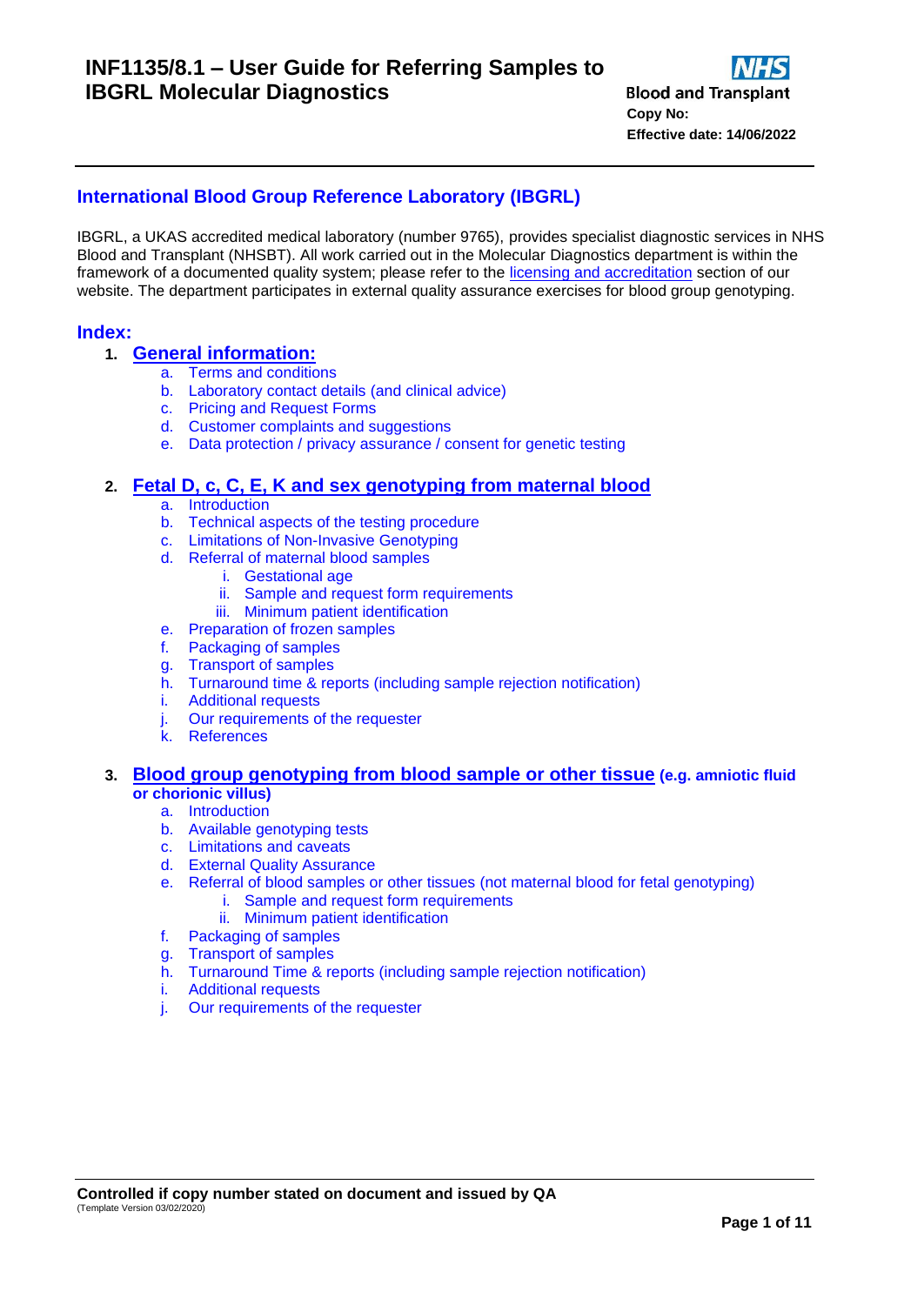## <span id="page-1-0"></span>**General information:**

### <span id="page-1-1"></span>**Terms and conditions**

Please see our website for terms and conditions when referring samples to IBGRL Molecular Diagnostics. Referral of samples accompanied by a signed and completed Molecular Diagnostic request form and acceptance of this sample for testing by the laboratory constitutes an agreement between the Requester and NHS Blood and Transplant as outlined in the terms and conditions. Verbal requests for testing are not accepted.

Please note that if your Trust or hospital has signed a service level agreement (or agreement under Schedule 8 of the Contract for the Supply of Blood, Blood Components and Services) with NHS Blood and Transplant, then that agreement will supersede the terms and conditions referenced above and a signature on the referral form is not required.

### <span id="page-1-2"></span>**Laboratory contact details**

For enquiries, please contact the IBGRL Molecular Diagnostics laboratory. Requests for clinical advice will be referred to the relevant NHSBT consultant haematologist or clinical scientist.

Tel: +44 (0)117 921 7572 Email: [molecular.diagnostics@nhsbt.nhs.uk](mailto:molecular.diagnostics@nhsbt.nhs.uk) **Website** <https://ibgrl.blood.co.uk/>

### **Laboratory address (postal address for samples):**

Molecular Diagnostics International Blood Group Reference Laboratory NHS Blood and Transplant 500 North Bristol Park Northway, Filton, BS34 7QH

### **Normal working hours: Monday to Friday 07:00-18:00, Saturday (limited service available) 07:00- 16:00. Telephone enquiries Monday – Friday 09:00 – 17:00 (answerphone outside these hours)**

### <span id="page-1-3"></span>**Pricing and Request Forms**

Please contact the laboratory for current pricing information and request forms.

### <span id="page-1-4"></span>**Customer complaints and suggestions**

IBGRL Molecular Diagnostics is committed to continuously improving the quality and range of services provided and welcomes any comments or suggestions from users. Please contact the Laboratory Manager or Head of Department in the first instance regarding complaints and suggestions. Complaints are managed via our Quality Management system or Customer Services as appropriate. We always strive to provide a satisfactory response to any complaint. In the unlikely event that your complaint is not resolved to your satisfaction please refer to the NHSBT complaints procedure [https://hospital.blood.co.uk/commercial](https://hospital.blood.co.uk/commercial-and-customer-service/complaints-compliments-and-feedback/)[and-customer-service/complaints-compliments-and-feedback/](https://hospital.blood.co.uk/commercial-and-customer-service/complaints-compliments-and-feedback/)

#### <span id="page-1-5"></span>**Data protection / privacy assurance / consent for genetic testing**

All information provided to NHS Blood and Transplant is used in accordance with the General Data Protection Regulation and all other relevant privacy and data protection laws. To find out more about your privacy rights please visit our website<https://www.nhsbt.nhs.uk/privacy/>. Staff access to the patient information is on a need-to-know basis for clinical care purposes only and patient confidentiality is respected at all times.

All genetic testing requires informed consent. It is the responsibility of the test requester to ensure that appropriate patient consent has been obtained. The laboratory assumes that, on receipt of a clinical sample and a completed referral form, consent for genetic testing has been obtained. Where appropriate, extracted DNA is stored for NHSBT quality assurance purposes or service development within NHSBT. Genetic material is not distributed outside of NHSBT unless specific informed consent from the individual is obtained.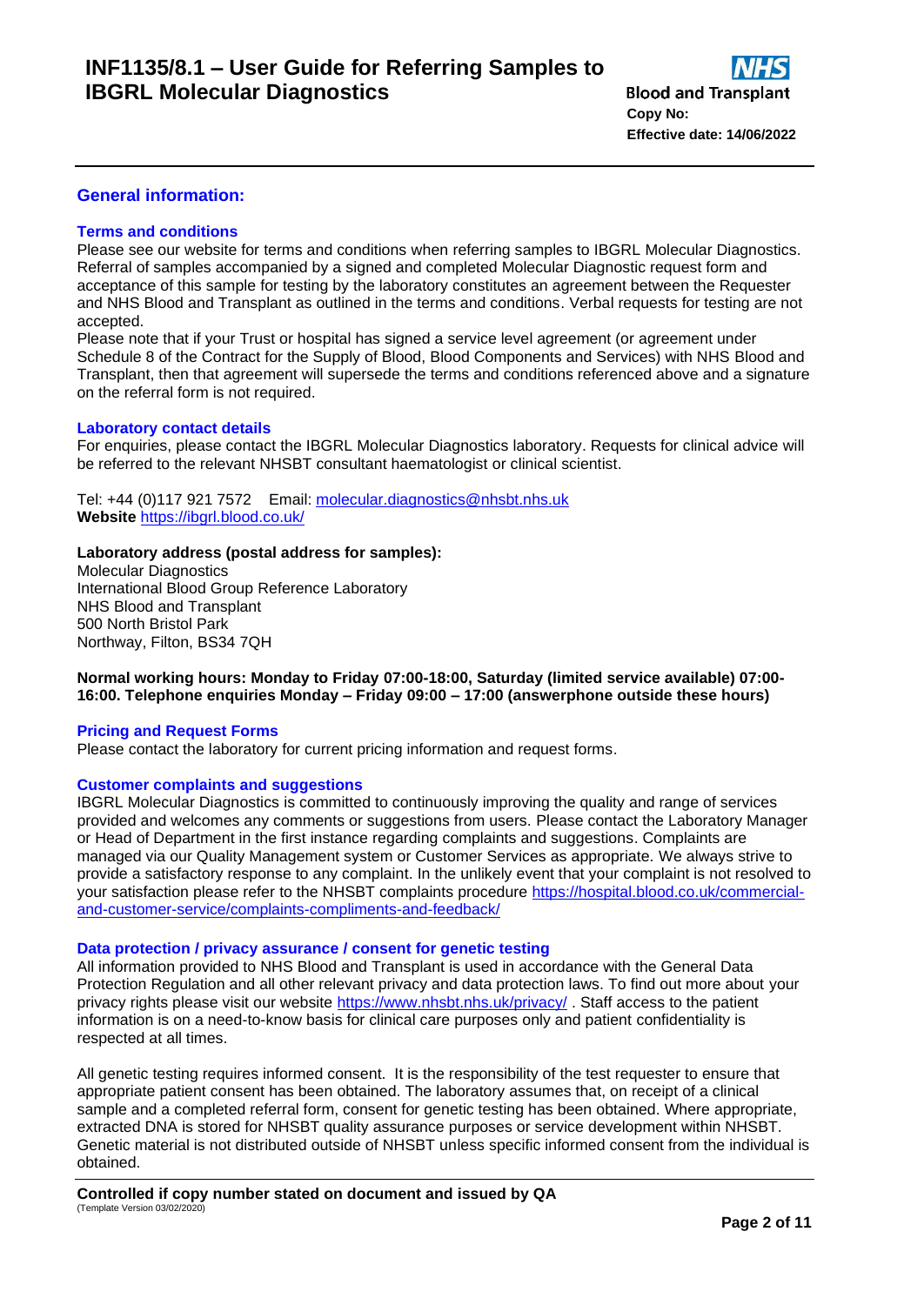## <span id="page-2-0"></span>**Fetal D, c, C, E and K blood group determination and fetal sex genotyping from maternal blood**

### <span id="page-2-1"></span>**Introduction**

Cell-free fetal DNA is normally present in maternal blood plasma throughout pregnancy (Lo *et a*l, 1998). This DNA can be analysed following maternal venepuncture, without risk to the fetus, and molecular techniques can be used to predict blood group status or gender of fetuses at risk of haemolytic disease of the fetus and newborn (HDFN) or X-linked genetic conditions respectively. The amount of fetal DNA in maternal blood increases throughout gestation. At early stages of pregnancy, the amount of fetal DNA may be too low to detect. The amount of fetal DNA in maternal blood generally increases throughout the pregnancy but is rapidly cleared from the mother's blood following birth.

### <span id="page-2-2"></span>**Technical aspects of the testing procedure**

Analysis of free fetal DNA in maternal blood relies upon the detection of fetal alleles or genes which are absent in the maternal genome.

### **Fetal** *RHD* **Genotyping**

There are several genetic causes for the D-negative phenotype. In the majority of Caucasian Dnegative individuals the *RHD* gene is absent, however, the majority of D-negative black African individuals carry an intact but non-functional *RHD* gene, termed the *RHD* pseudogene (Singleton et al, 2000). Real-time PCR is used to amplify exons 4, 5, 7 and 10 of the *RHD* gene in order to distinguish the expressed *RHD* gene from the most common non-expressed or variant *RHD* alleles. However, the molecular biology of the Rh system is incompletely understood and due to its complexity and ethnic diversity, there remains the possibility that on very rare occasions, genotyping results may not correspond to phenotype by conventional serology. Clinical decisions should not, therefore, rely solely upon genotyping results.

### **Genotyping for other blood groups**

The molecular bases of most blood groups associated with HDFN are known and real-time PCR is used to target blood group alleles that are not present in the mother's genome and thereby to predict the blood group status of her unborn baby.

### **Fetal Sex Typing**

This test uses real-time PCR to amplify DNA sequence (*DYS14*) located on the Y chromosome.

### <span id="page-2-3"></span>**Limitations of Non-Invasive Genotyping**

Please note that we cannot confirm the presence of fetal DNA in a maternal blood sample. There is a possibility that failure to detect the fetal gene of interest may be due to undetectable levels of fetal DNA in the sample and may not indicate that the fetus is negative for that blood group or lacks the Y chromosome. There is a theoretical possibility that in a very small number of pregnancies we may detect fetal DNA from a fetus that has subsequently been lost as a result of the 'vanishing twin' phenomenon (Landy & Keith, 1998). In addition, due to the complexity of some blood group systems, there remains the possibility that on very rare occasions, genotyping results may not correspond to phenotype by conventional serology. Measurement uncertainty for the assays used in the laboratory has been established and is available upon request.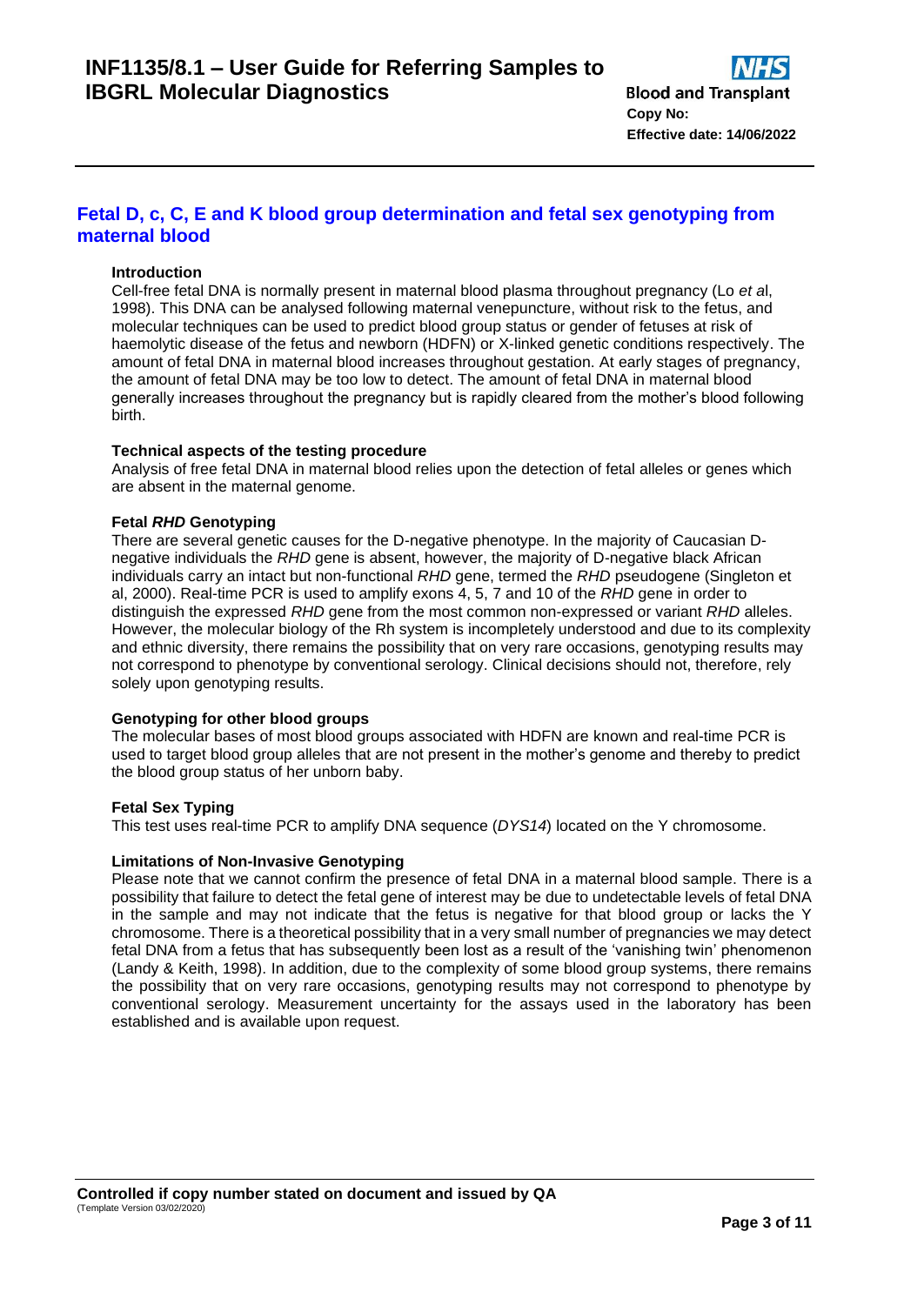## <span id="page-3-0"></span>**Referral of maternal blood samples**

### <span id="page-3-1"></span>**Gestational age (see Transport of Samples section for time sensitivity of sample receipt)**

**Requests for fetal D, c, C and E genotyping** are accepted from 16 weeks gestation. In some circumstances we will test samples before the recommended gestation (please contact the laboratory to discuss). In such cases, where a negative blood group is predicted, we recommend that another sample is sent after 16 weeks gestation, and both tests will be chargeable.

**Requests for fetal K genotype** are only accepted from 20 weeks gestation, requests prior to 20 weeks will be rejected. Unless the fetus is found to be K-positive, the report will carry a recommendation to send a repeat sample after 28 weeks gestation. A K-negative prediction will only be reported when a confirmatory sample has been tested after 28 weeks gestation and found to be K-negative. Both tests will be chargeable. It is recommended that pregnancies with anti K antibodies should continue to be monitored by Doppler ultrasound until the results of the second confirmatory sample have been obtained.

**Requests for fetal sex prediction** can be sent from 7 weeks gestation.

### <span id="page-3-2"></span>**Sample and request form requirements**

#### **It is the responsibility of the test requester to ensure that patient consent has been obtained.**

16ml maternal blood in EDTA tubes **per test requested**.

3ml paternal blood sample should be sent, if available, when requesting fetal D status. A paternal sample is not essential for most fetal D status requests but can help to establish the presence of a variant *RHD* gene in the fetus.

The sample tubes must not be opened following blood collection or used for any testing prior to being sent to IBGRL.

The sample tubes should be stored at room temperature prior to reaching the laboratory and must not be lysed on receipt.

Samples **MUST** be labelled, dated and signed by the person taking blood.

Labels pre-printed prior to phlebotomy e.g. addressograph labels, are not acceptable on samples. They are, however, acceptable on request forms providing they do not obscure other vital details

Samples must have handwritten labels unless demand printed labels are produced at the time of phlebotomy. NHSBT must be informed in writing if demand printed labels are in use.

A request form must accompany every sample and must be signed by the requester (please see Terms and Conditions section for signature requirement).

Please complete the appropriate referral forms

- FRM4674 for fetal blood group genotyping from maternal blood or
- FRM4739 for fetal sex typing from maternal blood

Instructions for completing FRM4674 and FRM4739 are detailed in INF1343 and INF1342 respectively, available on the website [http://ibgrl.blood.co.uk](http://ibgrl.blood.co.uk/)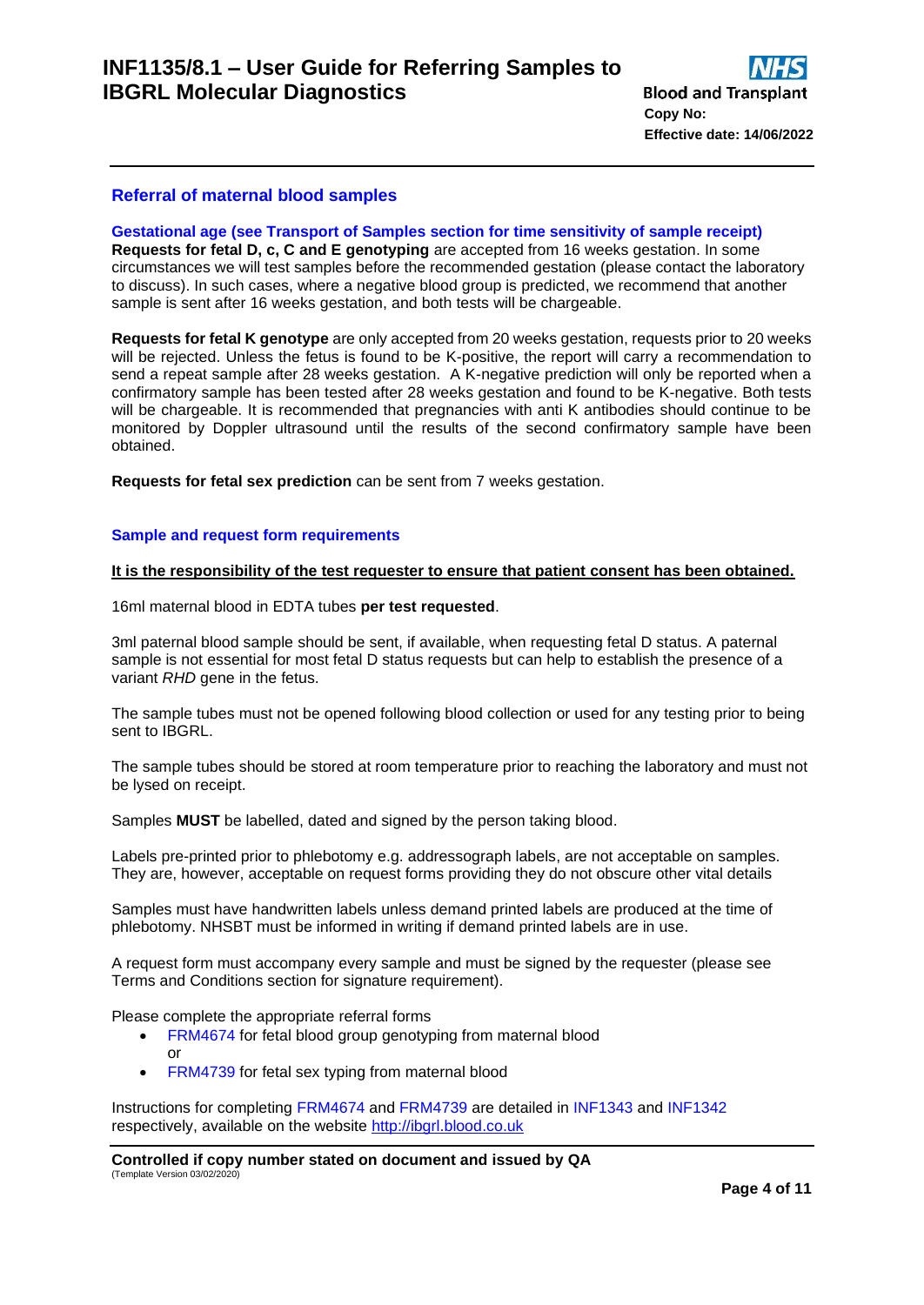Request forms are the basis of the correct identification of the patient.

The points of identification provided on the request form must match the information provided on the sample. The department will not normally accept samples unless three or more identical points of identification are used on both forms and tubes.

### **Hospital identification (request form)**

Please ensure the hospital name is written out in full. Do not abbreviate as this may be misinterpreted and could lead to the report being sent to the wrong location, or the sample may not be tested if the requester cannot be identified.

### <span id="page-4-0"></span>**Minimum patient identification**

• Surname/family name and first name(s) in full (surname and first name are one identifier)

• NHS number, hospital number or unique identification number (the same number must be on both the tube and the form)

• Date of birth.

The following information must also be provided:

- Date of venepuncture
- Estimated delivery date (by scan) or gestational age in weeks.

### **Samples which do not meet the above specification will be rejected at receipt**

### <span id="page-4-1"></span>**Preparation of frozen samples**

Samples referred from outside the UK can be sent as frozen plasma aliquots prepared to a protocol provided by IBGRL – see INF1291. Please contact the laboratory prior to sending frozen plasma. Frozen plasma aliquots that do not meet the sample labelling requirements listed in INF1291 will not be tested.

### <span id="page-4-2"></span>**Packaging of samples**

It is the responsibility of the requester to ensure that all samples are packaged in accordance with the current European agreement concerning Carriage of Dangerous Goods by Road Regulations, and IATA (packaging instruction 650), to prevent breakage or spillage in transit. For all transport purposes, pathogens are assigned according to categories A and B. Unless it is known or reasonably believed to contain infectious substance of category A (e.g. haemorrhagic fevers), all human or animal material is regarded as category B, UN 3373.

### **Category A**

Category A includes higher risk infectious micro-organisms, defined as an infectious substance which is transported in a form that when exposure to it occurs is capable of causing permanent disability, life threatening or fatal disease in otherwise healthy humans or animals.

### **Category B**

Category B includes infectious substances that do not meet the criteria for inclusion in category A, and include human and animal material such as, but not limited to, excreta, secreta, blood and its components, tissue and tissue fluids, and body parts being transported for purposes such as research, diagnosis, investigational activities, disease treatment or prevention. All diagnostic or clinical samples are to be deemed and labelled Biological Substance Category B, UN 3373 and must meet Packaging Instruction 650:

• Primary inner receptacle and secondary receptacle, both must be sealed and leak proof

• Rigid outer packaging (the outer package must also have one side with the minimum dimensions of 100mm x 100mm)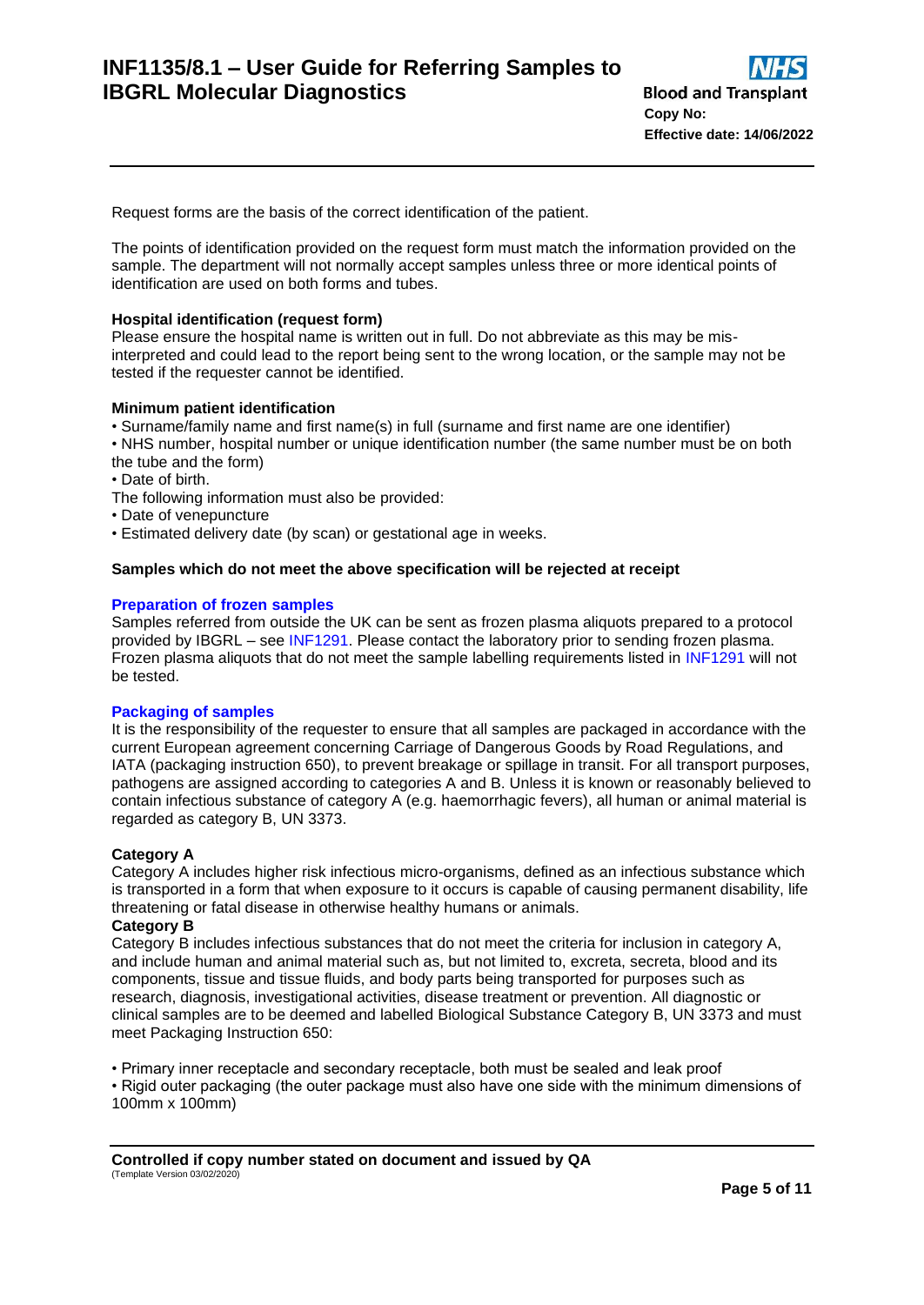• All packages must use a visible diamond-on-point label UN3373 (min require dimension of this diamond are 50mm x 50mm)

• Adjacent to the diamond must be the label 'Biological Substance, Category B' and all text MUST be 6mm in height

• Packaging Instruction 650 now permits up to 1 litre per primary receptacle with a total of 4 litres per package for liquids and 4kg for solids. Either primary or secondary receptacle must withstand pressure of 95kPa and a 1.2 meter drop test

### <span id="page-5-0"></span>**Transport of samples**

Samples must reach the laboratory in time to be processed during laboratory working hours within set time limits after venepuncture. Sample reception is open around the clock, but samples must arrive during working hours Monday to Friday 09:00 to 17:00, so that they can be processed within the time limits below:

- Referrals for fetal K status must be processed within 2 days of venepuncture
- Referrals for fetal D, c, C or E must be processed within 3 days of venepuncture
- Referrals for fetal sexing must be processed within 7 days of venepuncture

Time-dependent samples (especially samples for fetal K status) should not be sent on NHSBT transport but should be sent by first class post or courier. Timing starts on day of venepuncture.

Timing is a guide to suitability of samples for testing, but other factors may affect sample condition (e.g. exposure to fluctuation in temperature, heat, incompletely filled EDTA tubes). Samples which have lysed due to prolonged time or adverse conditions in transit or which are not in the requested anticoagulant will be rejected and the reason for sample rejection will be reported.

Blood samples should be shipped at ambient room temperature.

Aliquots of maternal plasma, processed following the protocol listed in INF1291, should be shipped frozen on dry ice. Samples must be received within 5 days and must be frozen on receipt.

### **Turnaround time & reports (including sample rejection notification)**

Our target is to issue reports within:

- <span id="page-5-1"></span>• 5 working days from date of sample receipt for fetal sex typing from maternal blood
- 7 working days from date of sample receipt for fetal blood group genotyping from maternal blood.

Urgent samples can be tested more quickly by prior arrangement with the laboratory.

The requester will be notified by email or telephone if a significant delay in reporting is anticipated.

A single report will be posted to the address indicated on the referral form and reports are also available on the [Sp-ICE reporting system.](https://hospital.blood.co.uk/diagnostic-services/sp-ice/)

### <span id="page-5-2"></span>**Additional requests**

Maternal plasma samples will be archived for one year from date of receipt. Additional requests for testing may be made within six months of the first request, subject to there being sufficient plasma to complete the additional test request. If there is insufficient plasma, a new sample must be sent. Additional test charges will apply in either case.

### <span id="page-5-3"></span>**Our requirements of the requester**

In order to ensure the standards of our service are maintained and to aid improvement, we try to monitor the accuracy of our testing procedures. We appreciate receiving information on the infant's blood group or sex after delivery. **If there is a discrepancy between the baby's phenotype at birth** 

```
Controlled if copy number stated on document and issued by QA
(Template Version 03/02/2020)
```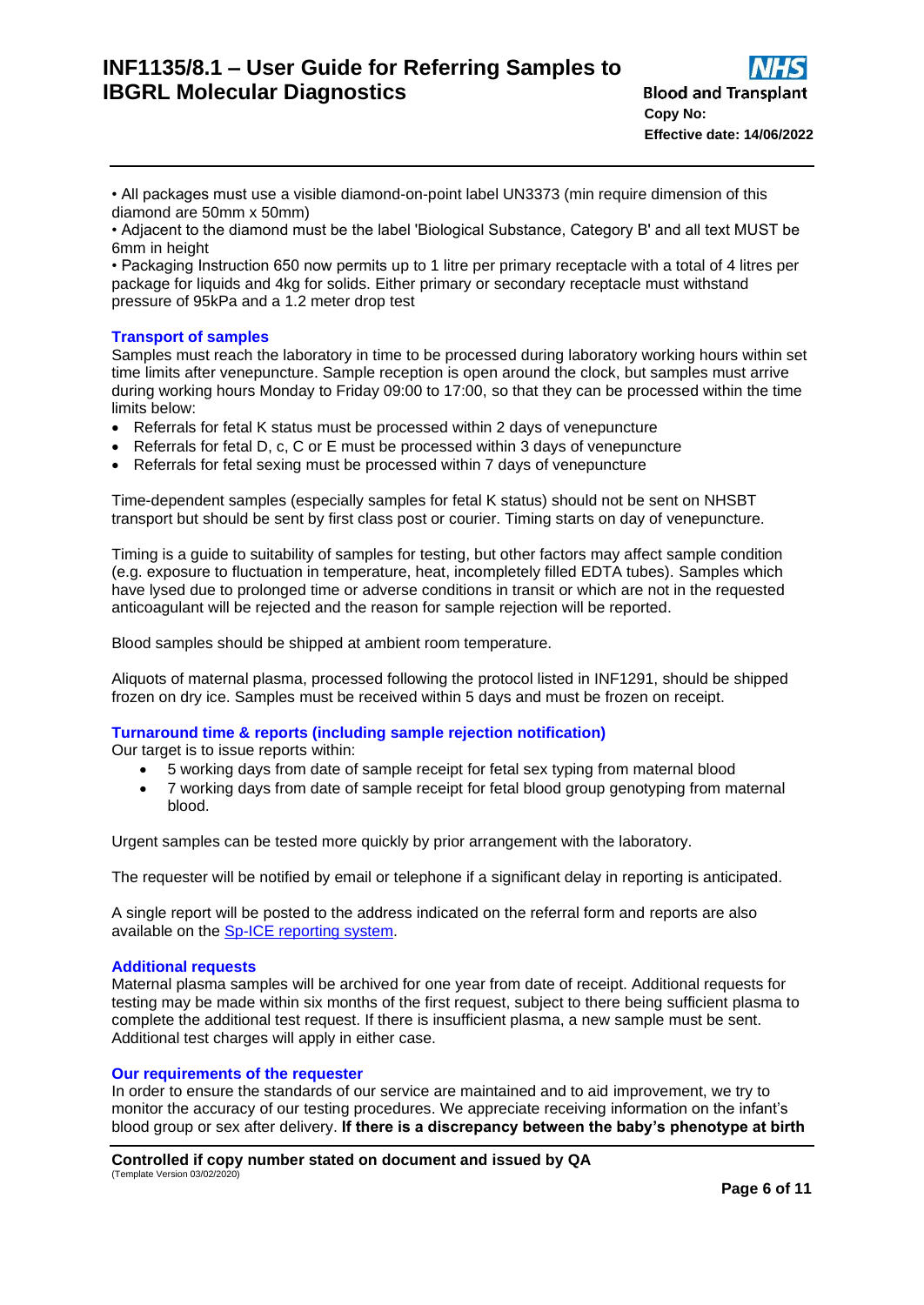### **and the predicted phenotype or baby's sex, please inform the IBGRL laboratory as soon as possible by email: [molecular.diagnostics@nhsbt.nhs.uk](mailto:molecular.diagnostics@nhsbt.nhs.uk) or by telephone 0117 921 7572. Please retain a sample of cord and maternal blood and send to the Molecular Diagnostics laboratory for investigation.**

If samples are referred for fetal D, C, c or E genotyping or sexing before the recommended gestation, and an antigen negative or female gender result is predicted, the requester should send a repeat sample after the recommended gestational age. This will reduce the small chance of an incorrect fetal genotyping result during the pregnancy.

#### <span id="page-6-0"></span>**References**

Lo YM, Tein MS, Haines CJ, Leung TN, Poon PM, Wains Johnson PJ, Chang AM, Hjelm NM. (1998) Quantitative analysis of fetal DNA in maternal plasma and implications for non-invasive prenatal diagnosis. *Am. J Hum. Gene*t. 62:768-775.

Singleton BK, Green CA, Avent ND, Martin PG, Smart E, Daka A, Narter-Olaga EG, Hawthorne LM, Daniels G. (2000). The presence of an RHD pseudogene containing a 37 base pair duplication and a nonsense mutation in Africans with the RhD-negative blood group phenotype. *Bloo*d, 95:12-18.

Landy HJ and Keith LG (1998) The vanishing twin: a review. Human Reproduction Update 4(2):177-183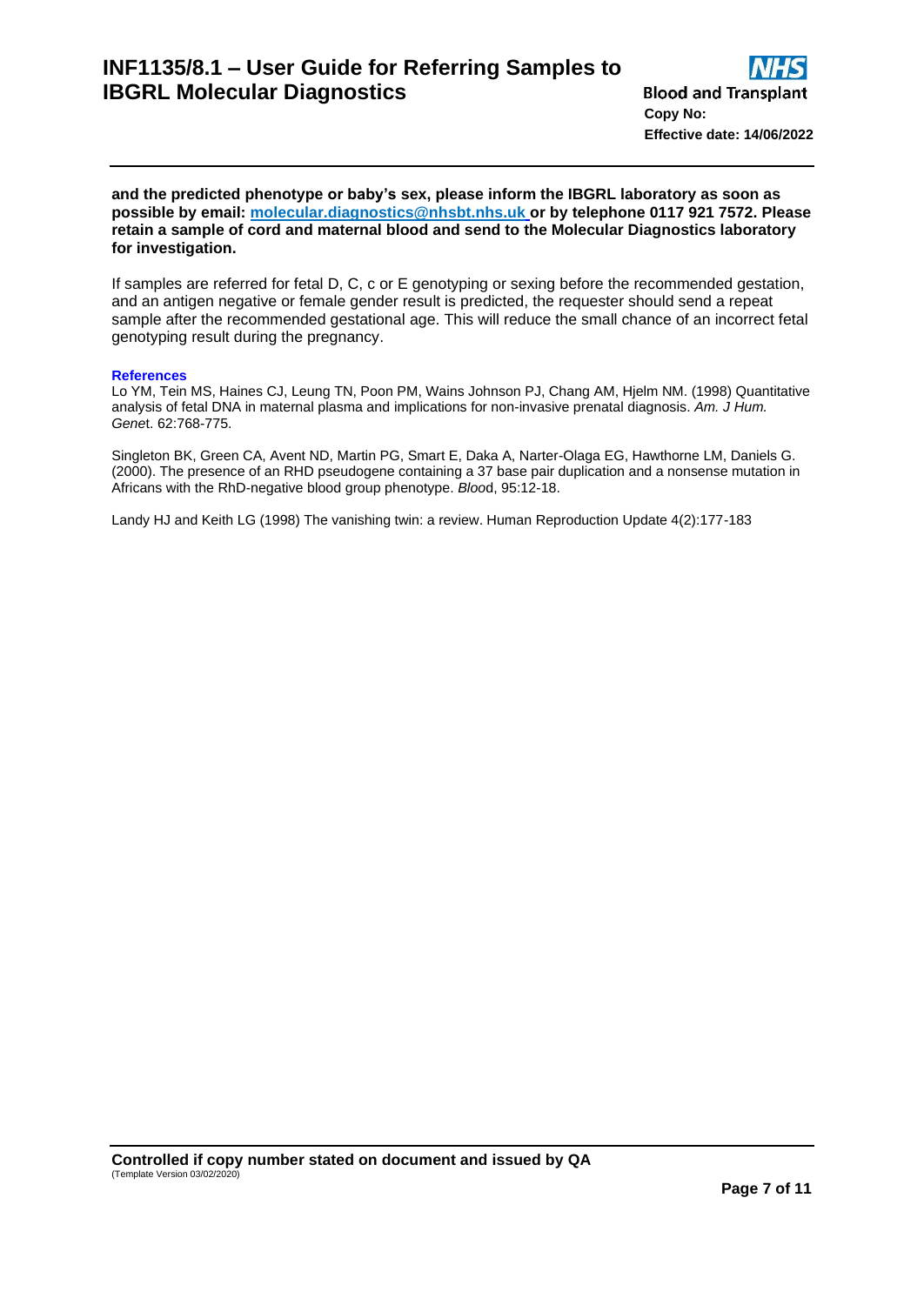## <span id="page-7-0"></span>**Blood group genotyping from blood sample or other tissue (e.g. amniotic fluid or chorionic villus)**

### <span id="page-7-1"></span>**Introduction**

In multi-transfused patients or DAT positive patients, the presence of transfused red cells or autoantibodies can prevent determination of blood group phenotype by serological techniques, however analysis of DNA can be used to predict blood group phenotype. Where non-invasive cell-free fetal DNA assays are not available, the blood group phenotype of a fetus can be determined by analysis of DNA derived from fetal cells in amniotic fluid or chorionic villus (CV). IBGRL Molecular diagnostics uses various techniques to determine blood group genotype: allele-specific PCR, real-time PCR (allelic discrimination using Taqman probes) and HEA Beadchip. The technique used will depend on the test requested and the current workload in the laboratory.

If resolution of a suspected variant allele /phenotype is required, it is likely that referral to IBGRL Red Cell Reference is appropriate, and a different referral process is required. Please see [IBGRL Red Cell](https://ibgrl.blood.co.uk/services/red-cell-reference/)  [Reference](https://ibgrl.blood.co.uk/services/red-cell-reference/) User Guide (INF1136) for details.

**Accredited tests & External Quality Assurance** – please note the *RHD* Zygosity and Extended Genotype: Haemoglobinopathy Patient Array tests are not currently within scope of the laboratory's ISO 15189 accreditation. The laboratory participates in a NEQAS scheme for blood group genotyping and participates in the HEA Beadchip EQA scheme provided by the College of American Pathologists.

### <span id="page-7-2"></span>**Available genotyping tests (please request the current price list for costs)**

**STANDARD BLOOD GROUP GENOTYPE (**does not detect the presence of D, C or e variants) D, c, C, E, e, K/k, Jka /Jkb, Fya /Fyb, MN, S/s, U-/ Uvar

**EXTENDED BLOOD GROUP GENOTYPE** (does not detect the presence of D or e variants) D, c, C, E, e, V, VS, K/k, Jkª /Jkʰ, Fyª /Fyʰ, Fy×, MN, S/s, U-/ Uvar, Doª /Doʰ, Jsª /Jsʰ, Kpª /Kpʰ, Luª /Luʰ, Coª /Coʰ, Diª /Diʰ, Sc1/ Sc2, LWª/LWʰ

**EXTENDED GENOTYPE: HAEMOGLOBINOPATHY PATIENT ARRAY** (a genotyping test array particularly suited for haemoglobinopathy patients). D, C, c, E, e, (including common D, C and e variants), V, VS, hr<sup>в</sup>, hr<sup>s</sup>, K/k, Kp<sup>a/b</sup>, Js<sup>a/b</sup>,Do<sup>a/b</sup>, Fy<sup>a/b</sup>, Jk<sup>a/b</sup>, M/N, S/s, U-, U<sup>var</sup>

### **ABO GENOTYPE** *– please note that clinical decisions relating to transfusion / transplantation must not be made on the basis of the ABO group predicted from genotyping results.*

### *RHD* **ZYGOSITY**

This test can be used to determine the *RHD* zygosity of partners of D- women. The tests predict whether the individual carries one or two copies of the *RHD* gene and therefore the likelihood of the fetus inheriting the *RHD* gene. The test can be more accurate than serological techniques to determine RHD zygosity, particularly in individuals with the Ro phenotype.

### <span id="page-7-3"></span>**Limitations and caveats**

The molecular biology of blood groups, particularly the Rh system, is complex and genetic differences may be found in ethnic groups. It remains a possibility that on very rare occasions, genotyping results may not correspond to serological phenotype. A "positive result" does not preclude the presence of a variant allele / phenotype. Clinical decisions should not, therefore, rest solely on genotyping results.

People who have received a transplant where incomplete engraftment has taken place may exhibit chimerism in their blood cell populations and therefore in their DNA; this may give incorrect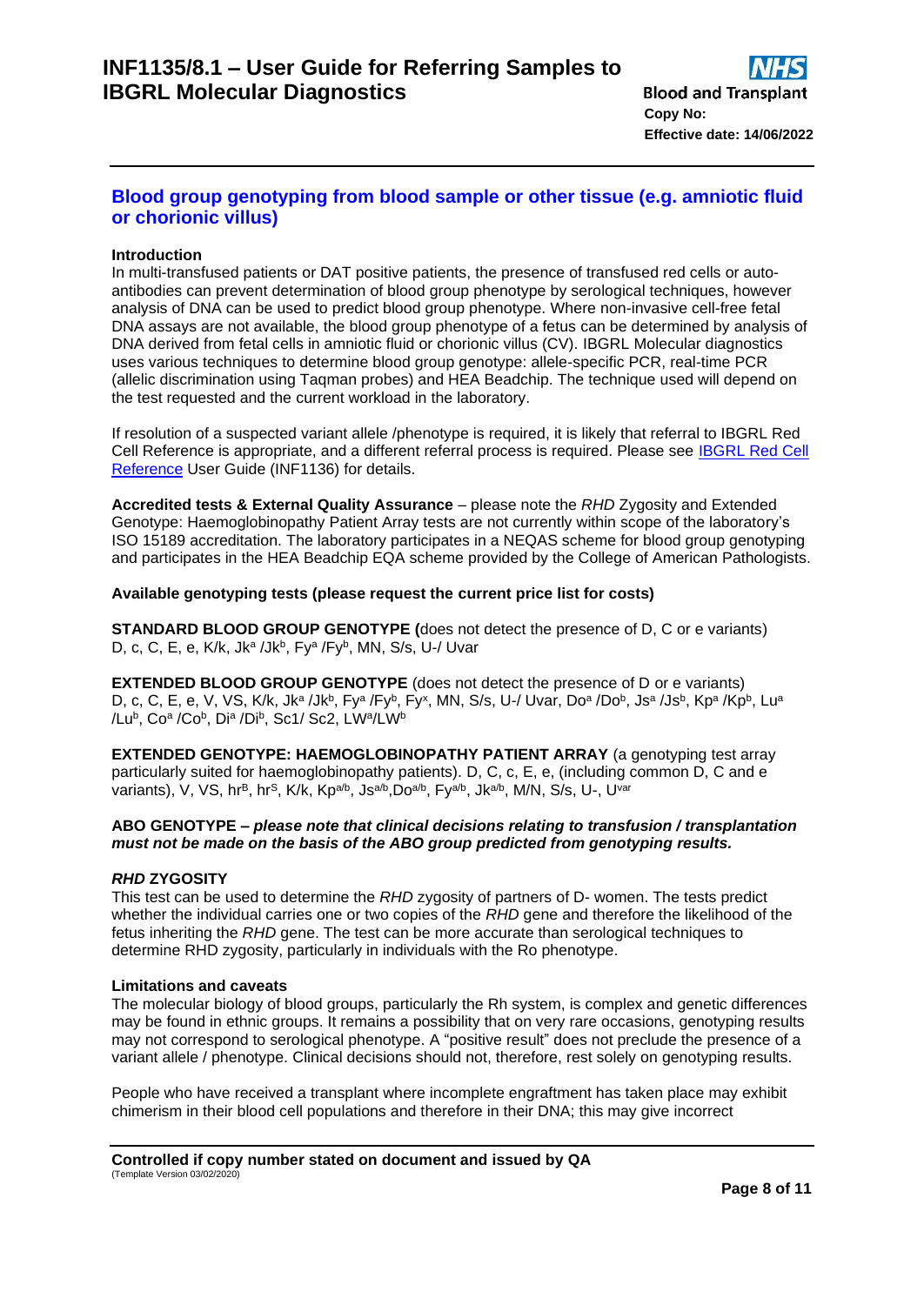genotyping results or prevent a conclusive result being issued. Clinical history of transplantation should be recorded on the request form.

Measurement uncertainty for the assays used in the laboratory has been established and is available upon request.

### **Referral of blood samples or other tissues (does not apply to maternal blood for fetal genotyping)**

### <span id="page-8-0"></span>**Sample and request form requirements**

### **It is the responsibility of the test requester to ensure that patient consent has been obtained.**

*Blood.* minimum 0.5mL EDTA blood stored at room temperature.

*Amniotic fluid.* 5ml sample of amniotic fluid should be received within 7 days of sampling. To avoid the possibility of contamination, it is preferable to dispatch the amniotic fluid without transferring it to a second container. If amniotic fluid is transferred from one container to another, then precautions should be taken to avoid contamination with material containing exogenous DNA.

*Chorionic Villus.* Pre-extracted DNA must be referred. The laboratory performing the DNA extraction should ensure that procedures are in place to prevent contamination of the DNA sample with extraneous DNA or other substances. DNA must be at a minimum concentration of 10ng / µL and a minimum volume of 60 µL).

Samples **MUST** be labelled, dated and signed by the person taking the blood.

Labels pre-printed prior to phlebotomy e.g. addressograph labels are not acceptable on samples. They are, however, acceptable on request forms providing they do not obscure other vital details

Samples must have handwritten labels unless demand printed labels are produced at the time of phlebotomy. NHSBT must be informed in writing if demand printed labels are in use.

A request form must accompany every sample and must be signed by the requester (please see Terms and Conditions section for signature requirement).

Please complete referral form

- FRM4738 for standard red cell genotype or extended blood group genotype \*(including amniotic fluid or chorionic villus samples)
	- o Instructions for completing FRM4738 are detailed in INF1341 available at [http://ibgrl.blood.co.uk](http://ibgrl.blood.co.uk/)
- FRM1597 Extended Genotype (haemoglobinopathy patient array particularly suited for haemoglobinopathy patients)
	- o Instructions for completing FRM1597 are detailed in INF417 available at [https://hospital.blood.co.uk/diagnostic-services/red-cell-immunohaematology/rci-test](https://hospital.blood.co.uk/diagnostic-services/red-cell-immunohaematology/rci-test-request-form/)[request-form/](https://hospital.blood.co.uk/diagnostic-services/red-cell-immunohaematology/rci-test-request-form/)

Request forms are the basis of the correct identification of the patient.

The points of identification provided on the request form must match the information provided on the sample. IBGRL will not normally test samples unless three or more identical points of identification are used on both forms and tubes.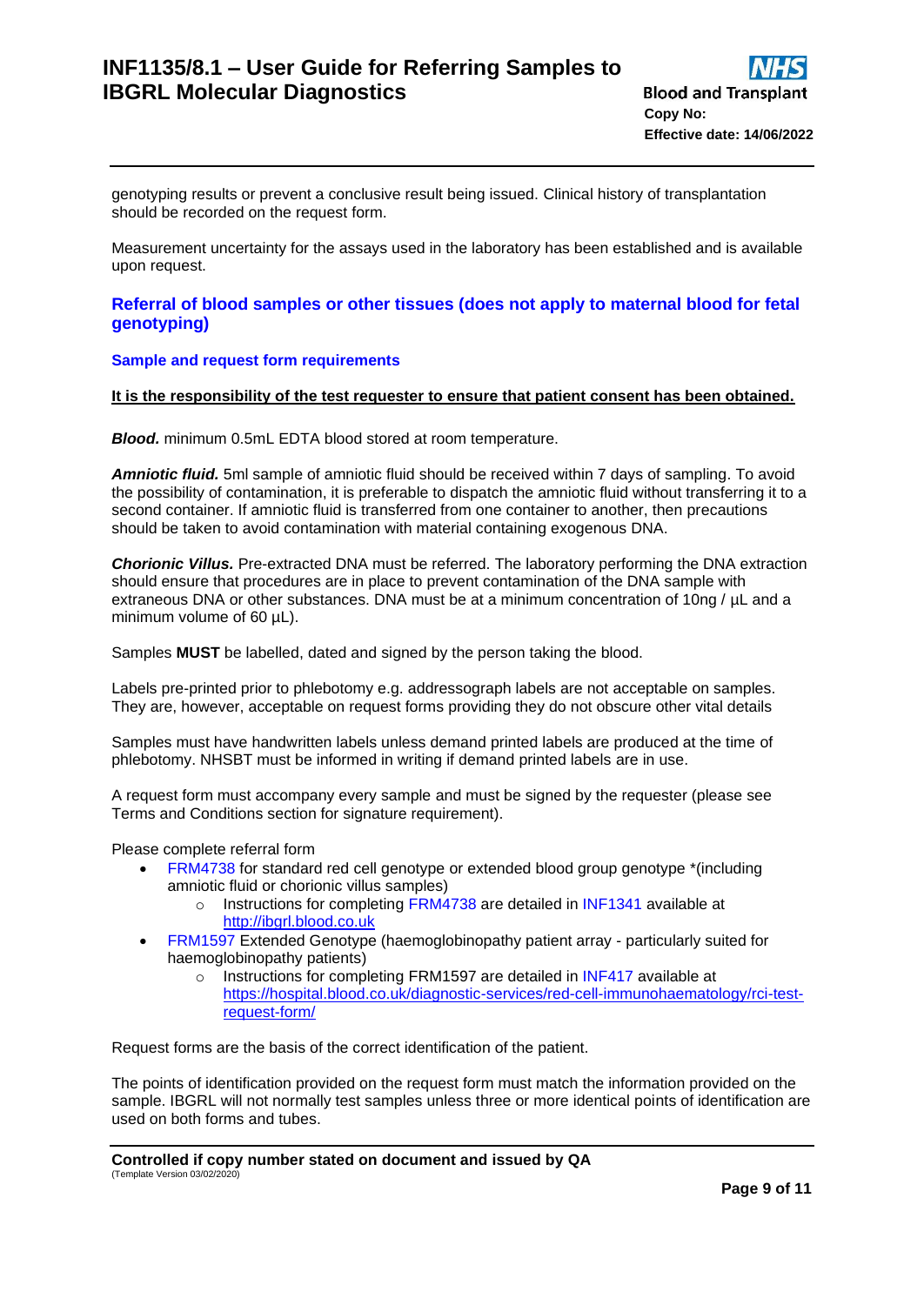### **Hospital identification (request form)**

Please ensure the hospital name is written out in full. Do not abbreviate as this may be misinterpreted and could lead to the report being sent to the wrong location, or the sample may not be tested if the requester cannot be identified.

### <span id="page-9-0"></span>**Minimum patient identification**

• Surname/family name and first name(s) in full (surname and first name are one identifier) • NHS number, hospital number or unique identification number (the same number must be on both

- the tube and the form)
- Date of birth.

The following information must also be provided.

• Date of venepuncture / sampling

### <span id="page-9-1"></span>**Samples not meeting the above specification will be rejected at receipt.**

### **Packaging of samples**

It is the responsibility of the requester to ensure that all samples are packaged in accordance with the current European agreement concerning Carriage of Dangerous Goods by Road Regulations, and IATA (packaging instruction 650), to prevent breakage or spillage in transit. For all transport purposes, pathogens are assigned according to categories A and B. Unless it is known or reasonably believed to contain infectious substance of category A (e.g. haemorrhagic fevers), all human or animal material is regarded as category B, UN 3373.

### **Category A**

Category A includes higher risk infectious micro-organisms, defined as an infectious substance which is transported in a form that when exposure to it occurs is capable of causing permanent disability, life threatening or fatal disease in otherwise healthy humans or animals.

### **Category B**

Category B includes infectious substances that do not meet the criteria for inclusion in category A, and include human and animal material such as, but not limited to, excreta, secreta, blood and its components, tissue and tissue fluids, and body parts being transported for purposes such as research, diagnosis, investigational activities, disease treatment or prevention. All diagnostic or clinical samples are to be deemed and labelled Biological Substance Category B, UN 3373 and must meet Packaging Instruction 650:

• Primary inner receptacle and secondary receptacle, both must be sealed and leak proof

• Rigid outer packaging (the outer package must also have one side with the minimum dimensions of 100mm x 100mm)

• All packages must use a visible diamond-on-point label UN3373 (min require dimension of this diamond are 50mm x 50mm)

• Adjacent to the diamond must be the label 'Biological Substance, Category B' and all text MUST be 6mm in height

• Packaging Instruction 650 now permits up to 1 litre per primary receptacle with a total of 4 litres per package for liquids and 4kg for solids. Either primary or secondary receptacle must withstand pressure of 95kPa and a 1.2 meter drop test

### <span id="page-9-2"></span>**Transport of samples**

Samples should be sent by first class post or courier.

Blood samples should be sent at room temperature and received within 14 days of venepuncture. Amniotic fluid samples should be sent at room temperature and received within 7 days of sampling. CVS DNA samples may be sent frozen or at room temperature and should be received within 7 days.

**Controlled if copy number stated on document and issued by QA** (Template Version 03/02/2020)